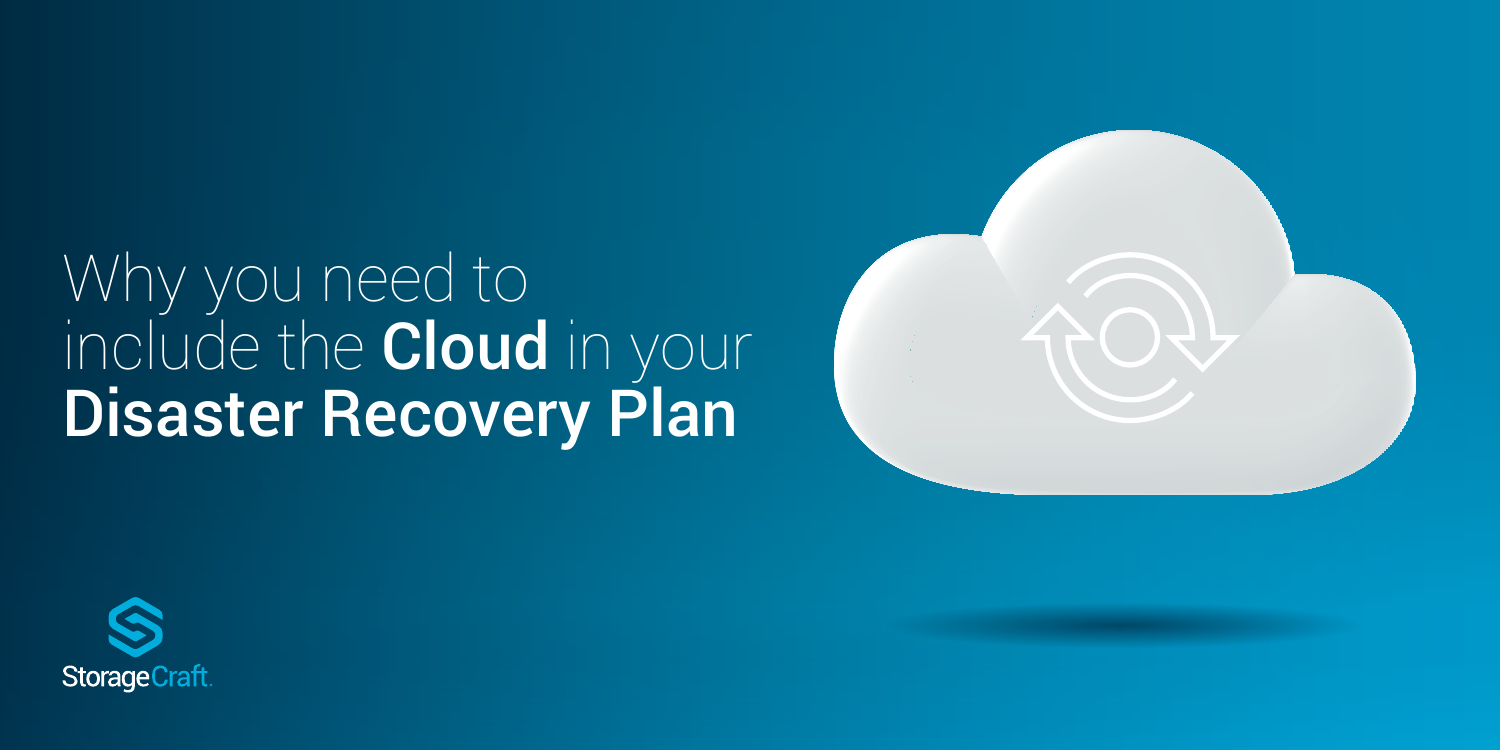# The Cloud and your Disaster Recovery Plan

We are bombarded with information and articles on why companies should back up data to the cloud and how cloud-based Disaster Recovery is the only way forward for companies to truly protect their data.

There is a lot of information, questions and advice on what the Cloud means for your business, all of which which can be confusing, so let's go back to the basics:

- Why do you need to back up?
- What is backup vs Disaster Recovery?
- Where does the Cloud fit in?
- Are all Clouds equal?

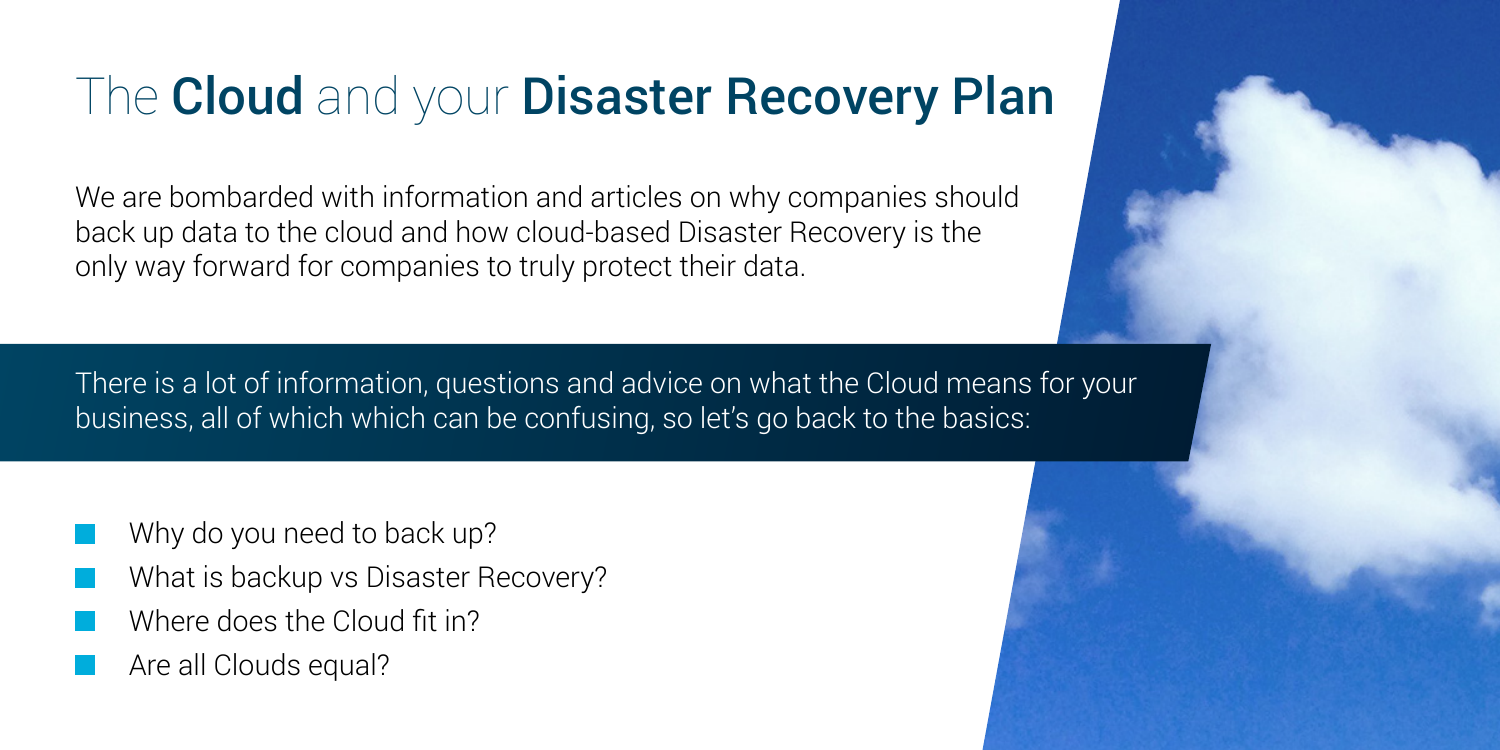### Data is the lifeline of your business

All companies need to protect themselves against data loss and downtime which can happen as a result of human error, hardware failure, software corruption, natural disasters, ransomware,… In IT circles we often say *"it's not a case of if disaster happens, but when disaster will happen"*.

Based on findings of the Aberdeen Group, downtime that lasts for one hour can cost small companies as much as £6,500. Mid-size companies will lose around £60,000 per hour and large enterprises over £563,000 for an hour of downtime\*. Further research shows that 90% of companies losing data from a disaster are forced to shut down within 2 years. *\* Prices have been converted from Dollars to Sterling*

Statistics show that 65% of companies have no backup or recovery plan. Many companies today do not equate their data to being their business. Are you one of these companies?

Most companies would agree that some form of contingency plan is needed to ensure they do not lose precious data and suffer long periods of downtime. Contingency plans to deal with disasters and downtime come in all shapes and forms and you can expect to hear such terms as Backup, Disaster Recovery (DR) and the Cloud being used.

011001011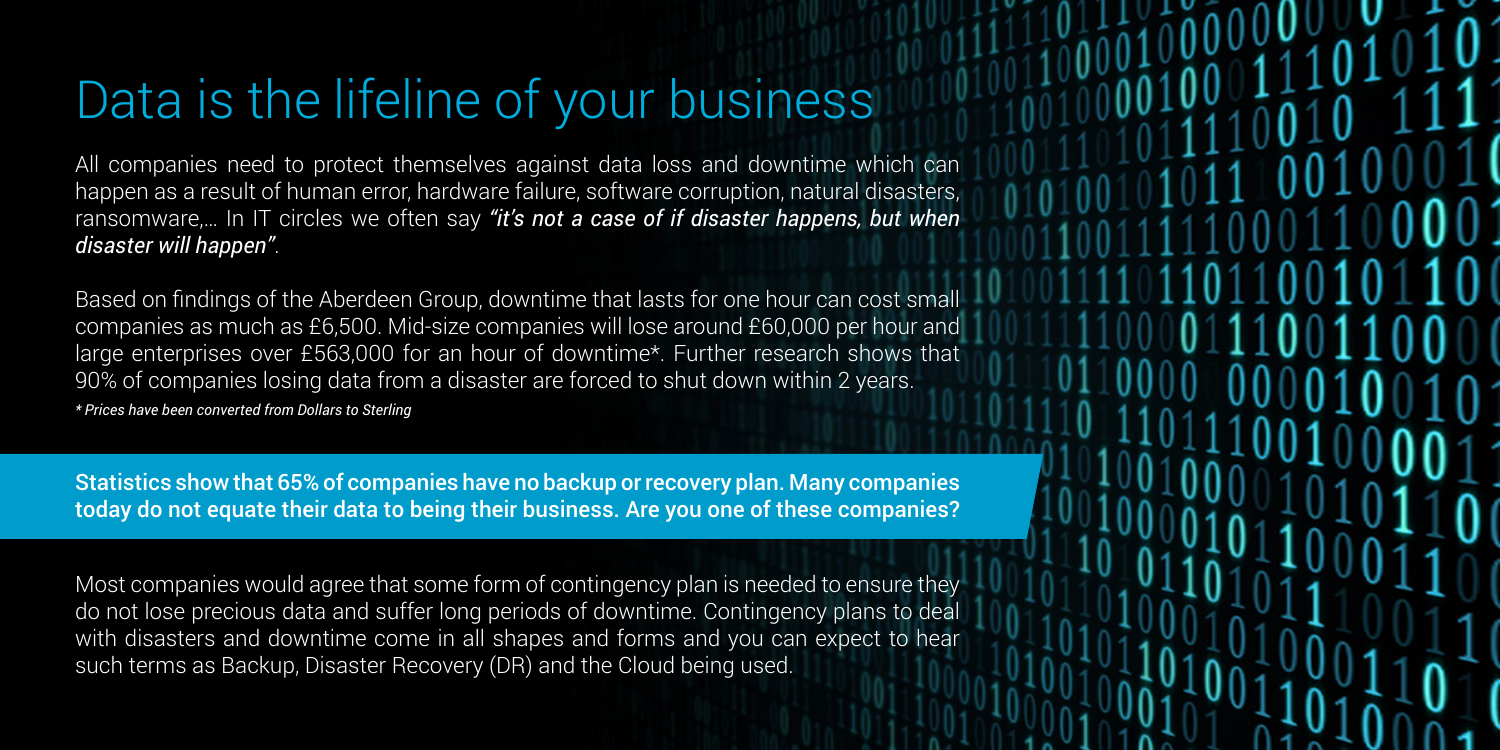

# Backup is not equal to Disaster Recovery:

Understandably many people don't grasp the difference between Backup and Disaster Recovery. Yet the distinction is crucial and will be a key factor in ensuring your business will be back up and running with minimum interruption when any form of outage/disaster happens.

What about the employee that forgets his laptop, containing critical files which *have not been backed up, on a train, plane, …? What about the CEO that deletes his Office 365 file with no way of retrieving it? The list goes on…*

Let's be clear that disasters come in all shapes and forms and, all too often, companies need to protect themselves from their own errors and mistakes.

Broken down to its simplest, a DR solution is what enables you to restore quickly and efficiently when needed. Being able to back up is only one part of the equation and while ensuring that you take clean, regular backups of all your systems is essential, it is of little use if you are unable to restore from these backups. Therein lies the difference between a backup and DR solution.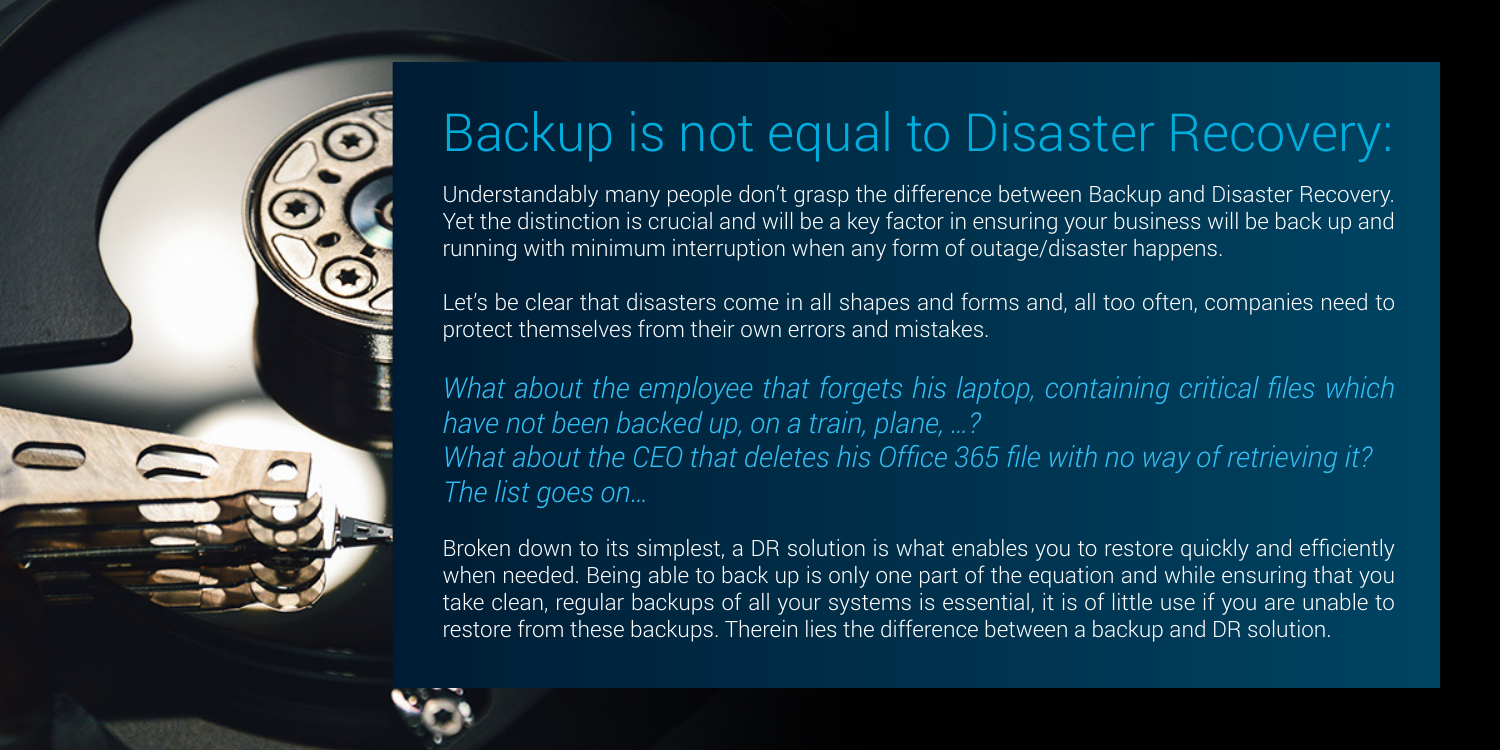### 2. Replicate Offsite

This 2nd step eliminates the notion of a "single point of failure". Put simply, if something goes wrong with your local backups, you cannot access your local site, your office is flooded, … you need to ensure that you have sent a copy of your backup images offsite. This is where the Cloud discussion starts…



### So where does the Cloud fit in?

Let's take a quick look at basic Disaster Recovery Best Practices to see where the Cloud fits in:

#### 1. Local Backup

The 1st step is to start with a local backup which means exactly what it suggests: ensure you back up your data and systems on your local site.

In the vast majority of cases you will restore from these onsite backups.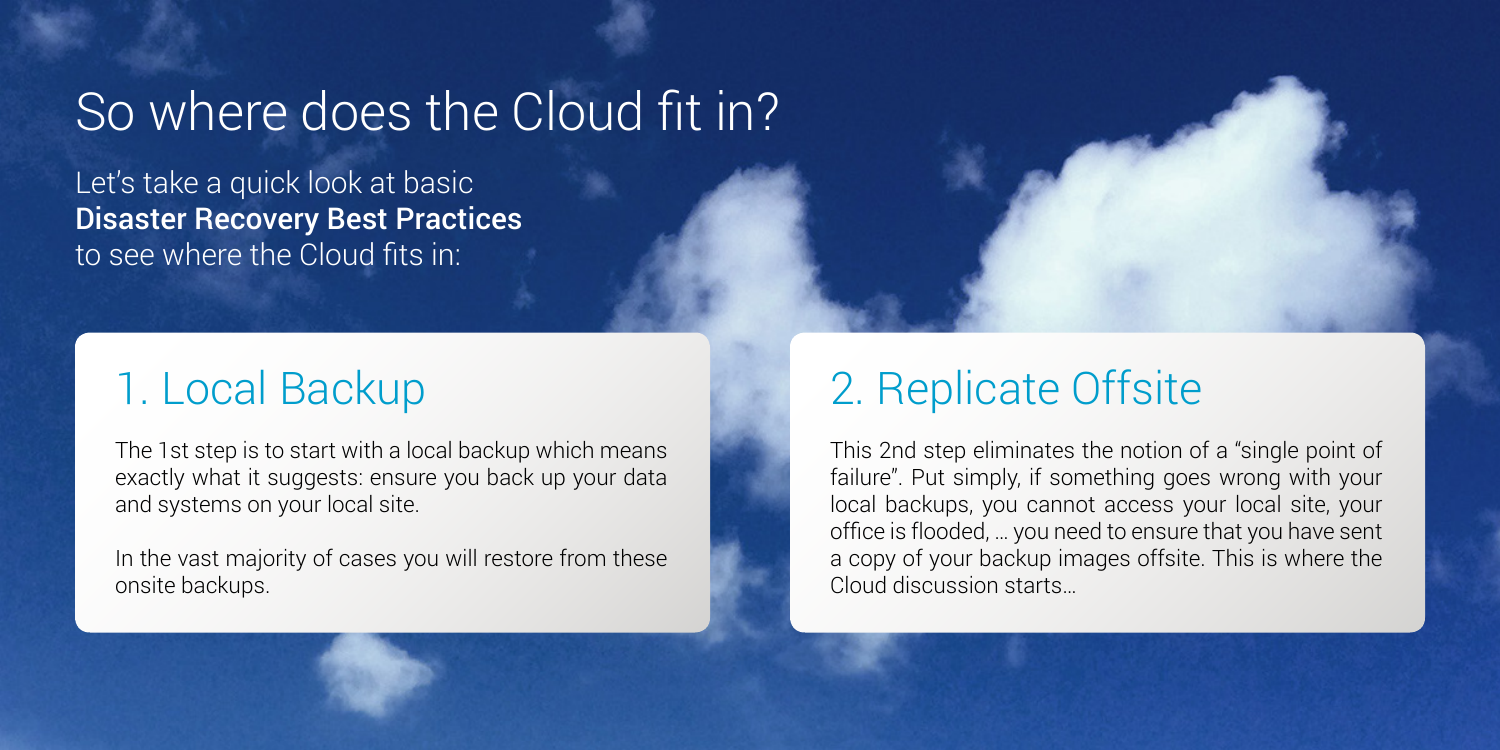You may decide to replicate copies of your backup images to another office, to your service provider's office or you may replicate your backups to the Cloud (data centre shelf space owned by you, your service provider, DR vendor or you may work with a public cloud provider):

In the spirit of keeping things simple we are going to break Cloud offerings into 2 categories:

#### **At its most basic the Cloud is a data centre where your backup images are replicated to.**

- A. In simple terms, the Cloud is where you store your data. Being able to quickly restore data in this scenario may be difficult. You will, most likely, have to factor in a number of days or weeks to get data back.
- B. You will, most likely, have to contact your service provider and/or Cloud provider to restore data, the notion of self-service restore will most likely not apply here.
- C. You may have to pay fees (on top of storage fees) to access and restore your data.

### **Offsite**

1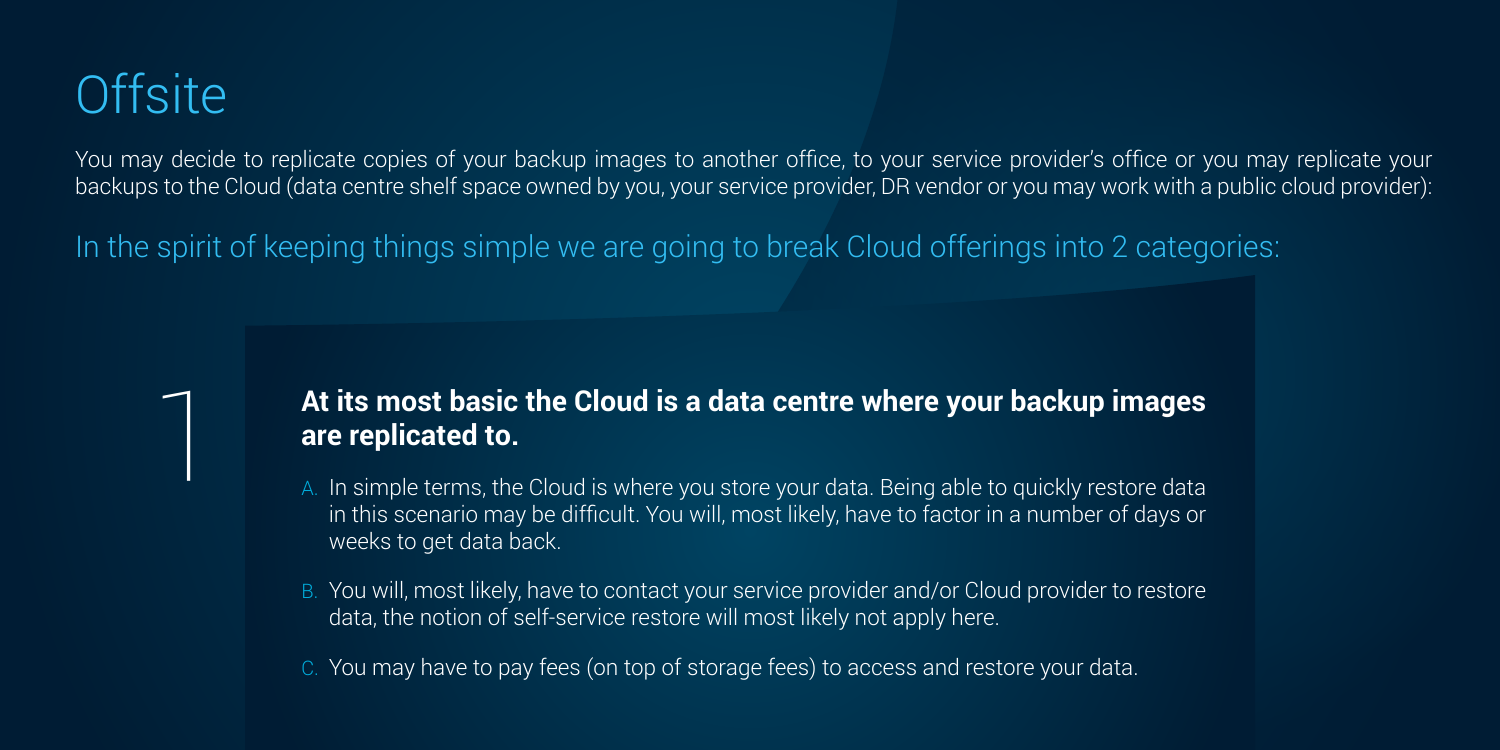# Offsite (continued...)

# **2** At its most sophisticated the Cloud is where you can spin up and run your<br>business from, in 1 click, when you cannot access your local backups. **business from, in 1 click, when you cannot access your local backups.**

- A. In simple terms, the Cloud is, in fact, a purpose-built Disaster Recovery data centre from which you can run your business, while you resolve your onsite issues.
- B. You can spin up your entire network in minutes. You can literally flip a switch and failover to a secondary network running in the cloud in just minutes.
- C. With the necessary expertise onsite, you can take complete control of the restore process and spin up your infrastructure directly without contacting or waiting for your vendor or service provider.
- D. Typically, purpose-built DR Cloud offerings will offer multiple recovery options including: drive based recovery, file and folder recovery or full virtualization of systems in the cloud.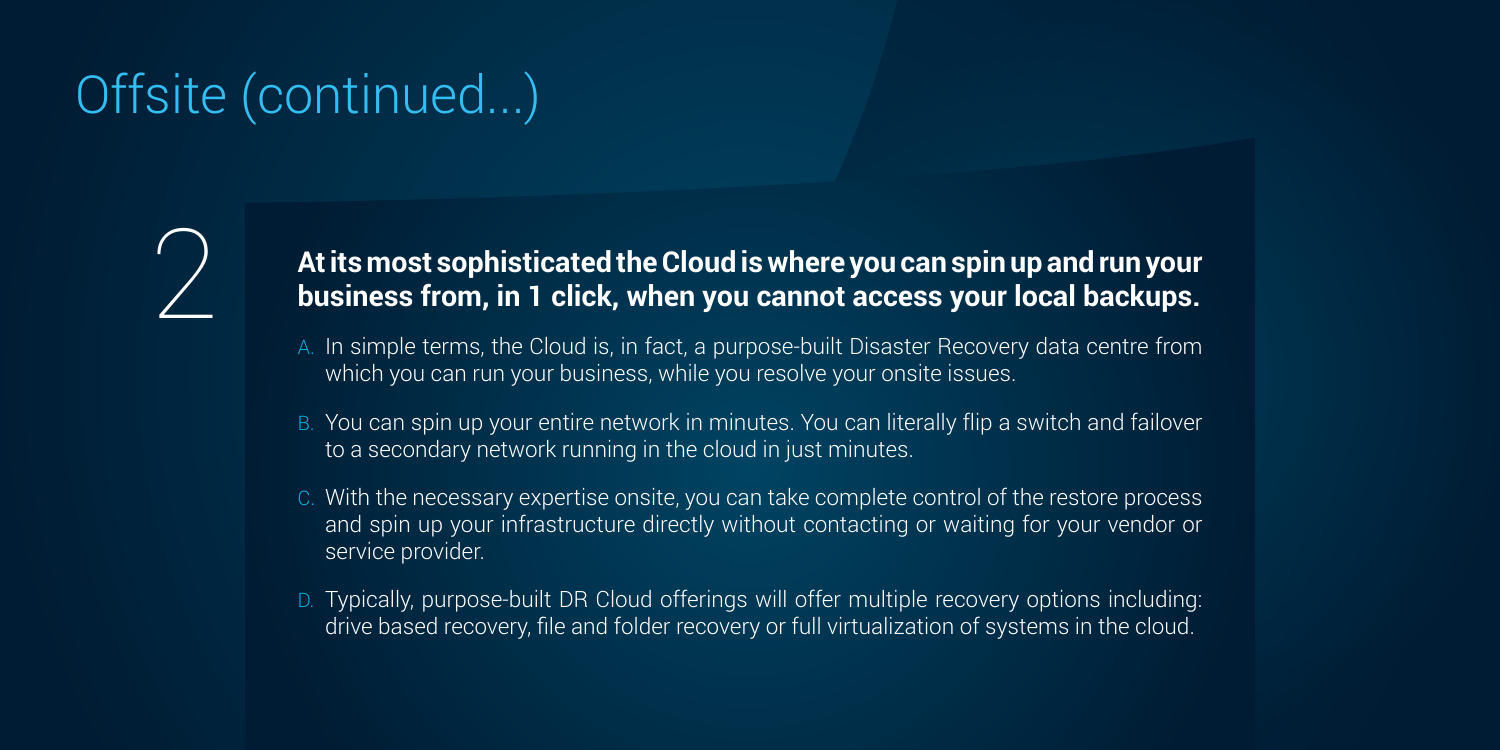## Which Cloud to choose?

Choosing the best Cloud for you means asking yourself the following questions:

**.** . . . . . . .

#### **Do you work in a regulated industry of any kind?**

If the answer is yes, then you will need to ensure and demonstrate that your business can operate in all scenarios and that you have the best solution in place to ensure that downtime is reduced to a strict minimum. The ability, not only to restore, but also to vigorously test restoring from the Cloud, will be necessary in this case.

**What are your Recovery Time Objectives (RTO)?** Put simply, how quickly do you need to be back up and running following a disaster? If you have tight RTOs you need to ensure that you can run your business from the cloud and be operating in minutes following on from any disaster.

#### **Where is the data stored?**

You may need to ensure that data is stored within a specified geographic region. Make sure that the data centre meets the minimum data centre requirements necessary for your business and that Advanced Encryption Standard (AES) is being used when your data is being transferred to and from the cloud.

#### **What are your Recovery Point Objectives (RPO)?**

Put simply, how much data can you afford to lose following a disaster? Ideally your Cloud offering will allow you tailor your service levels and recovery options to the data in question: in some cases, restore via a hard drive may be sufficient but for your mission-critical data you need to be sure you can virtualise in the cloud easily and quickly.